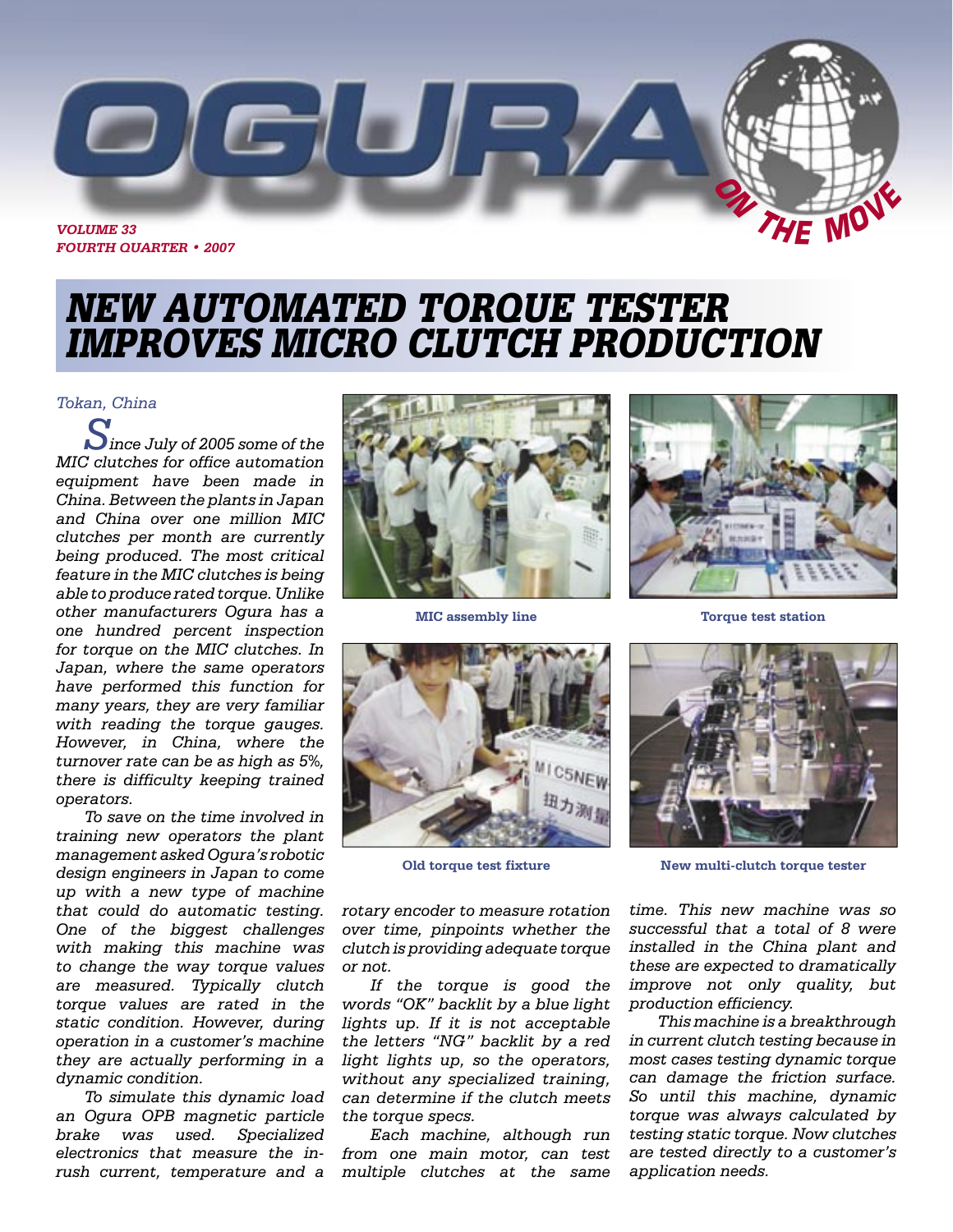### NEW SALES REPRESENTATIVE PROFILE



**Wide Automation's head office**

Wide Automation

## Sales Representative

#### *Italy*

*Ogura is very pleased to announce the signing of a new sales representative to cover Italy. The company, Wide Automation, has more than 20 years experience in the Power Transmission business. They specialize in the sales of factory automation related products. Wide Automation is expanding their product portfolio with Ogura's high quality products to meet the demands of their customers. The company has 16 outside sales people that cover all of Italy. Each is highly trained with a technical background. Ogura is looking forward to working with Wide Automation and expanding their sales for Ogura products in Italy.*

# Toyota Production Systems (TPS) seminar held

*Kiryu, Japan*

*On October 20th a seminar on the Toyota Production System (TPS) was held at Ogura's main corporate office. Approximately 40 personnel from manufacturing management attended the seminar.* 



**TPS attendees**

*Toyota continues to strengthen their position in the automotive market by reducing manufacturing lead times and making sure that all employees are fully competent through thorough training. TPS is the method Toyota uses to accomplish this goal. It centers around 2 main principles. The first is: Just in Time Delivery, which is based on standardization of subcomponents. The goal is to produce products that the customers need in the exact quantity and at the exact time that they are needed. The* 

*second is Automation: to create production systems that can quickly respond to any potential subcomponent line problem.* 

*Although the system was developed around Toyota, the exercises revolved around Ogura's production line so the attendees could use practical scenarios.*

# Kawasaki Jet Ski Ultra 250XJ voted Ship of the Year

*For 2007 the Japanese Maritime Association has voted the Kawasaki Jet Ski Ultra 250 as the Ship of the Year. This award is normally given to much larger vessels, but because of the innovation that Kawasaki put forth with the new 250 design it has won the award for 2007. The 250 joins an elite line of tankers, cargo ships, ferries and cruise ships that have all previously won this honor. A key contributing component to the success of the 250 has been the Ogura Supercharger, which helped take a 1.5 liter engine from 150hp to 250hp.* 

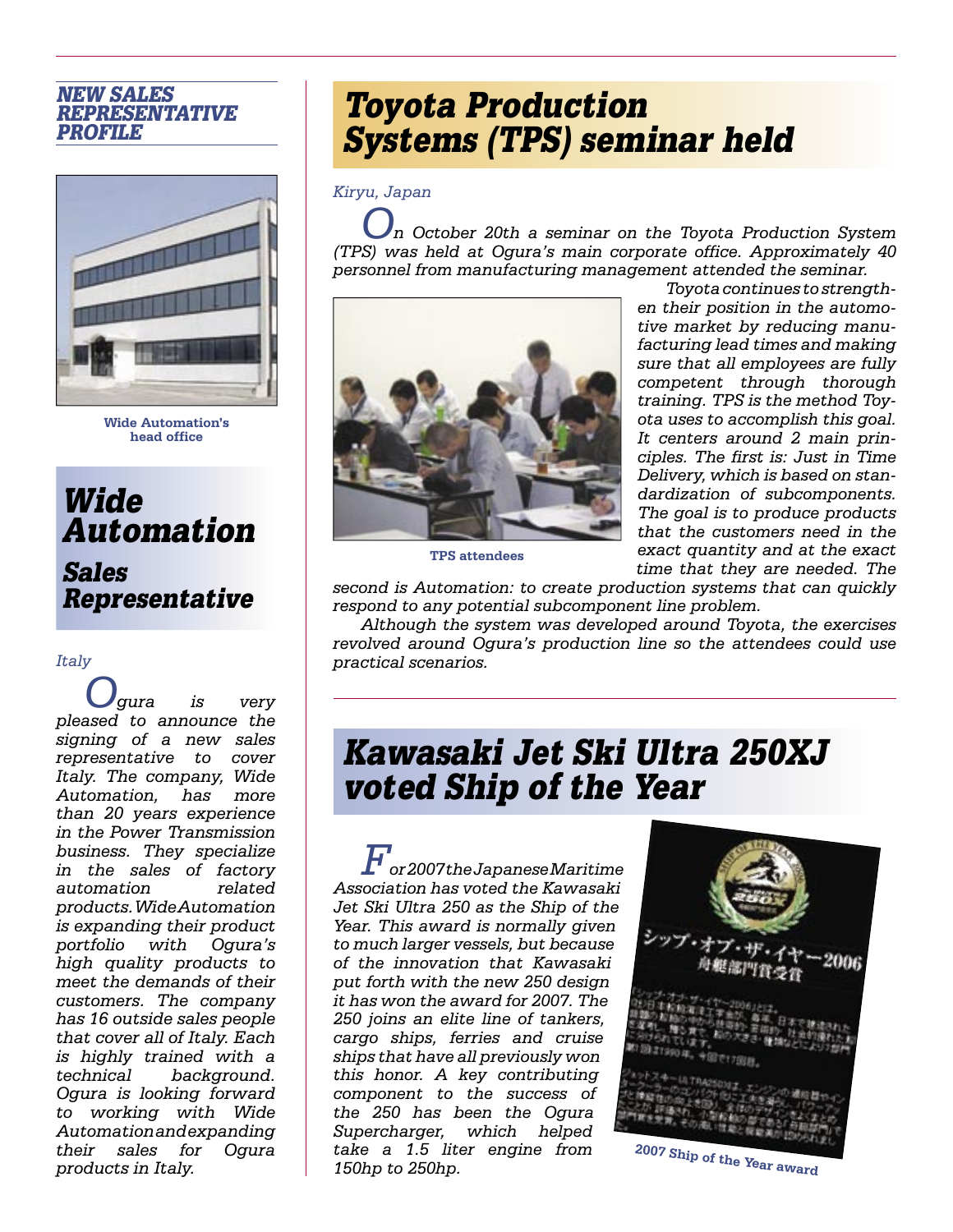### APPLICATION STORY

# MAKING A CLEAN SWEEP

*Anyone who has maintained their own yard knows the work, effort and especially time involved in keeping up appearances. Raking and bagging leaves, pine needles and clippings can be a thankless chore. Multiply all that* 

**The 60 inch broom is driven by an Ogura GT2-SC01 clutch. The clutch had to undergo extensive testing before acceptance on the Sweepstar 60.**

*many times over and you'll begin to appreciate the task facing a golf course supervisor, not just once a week, but daily.* 

*To keep 18 fairways and greens, t r i m m e d , aerated and* 

*free of debris demands constant attention and an array of specialized equipment.*

*Smithco, headquartered in Wayne, PA manufactures a line of machinery devoted to golf course maintenance; sprayers, bunker rakes, greens care equipment and a full line of sweepers. At their plant in Cameron, Wisconsin, Smithco West builds a versatile line of sweeping and vacuum equipment designed to meet requirements of golf course, parks and municipal grounds care maintenance. Speed and efficiency are key factors in Smithco's designs. Leaves, paper, soft drink bottles, grass clippings and aeration cores are a few examples of the materials that Smithco sweepers remove.* 

*Smithco's Sweepstar 60, is a 31 horsepower, self propelled sweeper with a 60 inch rotating broom. Scott Taylor, Smithco's chief engineer explained that* 

*the Sweepstar 60 is most commonly used for park maintenance where almost any type of debris is encountered. He noted that branches and wet leaves are commonplace in the fall and the system is designed to handle them as easily as grass clippings in the summer months.* 

*The 60 inch broom is driven by an Ogura GT2-SC01 clutch. The clutch had to undergo extensive testing before acceptance on the Sweepstar 60. Scott Taylor noted that the clutch provides several advantages over a directly driven reel system. The sweeper is disengaged during transport mode or otherwise not required.* 

*This reduces wear and tear on component parts and extends machine operating life. Fuel consumption is also reduced, a very important aspect of operating cost in this age of \$3.00 plus gasoline.* 



**Ogura GT2-SC01**

*Disengaging the load also facilitates cold weather starts on diesel engine models.* 

*Soon to be released is Smithco West's new Sweepstar V62, available with a combination* 



**Smithco's Sweepstar 60**



**Smithco's Sweepstar V62**

*sweeper and vacuum with a working width of 62 inches in a self contained pull-behind package. The GT2-SC01 has been selected for this model as well. On this machine the broom fingers are designed to lift embedded materials up for vacuum collection. The clutch drives the impeller that acts as both a vacuum source and a mulching system, breaking down branches and chopping leaves and twigs before blowing them to the collection bin.*

*Ogura is proud to be associated with a company like Smithco and pleased that after rigorous testing Ogura quality passed all operational objectives. Smithco sweepers and Ogura clutches, another example of how everything about an Ogura clutch "works."*